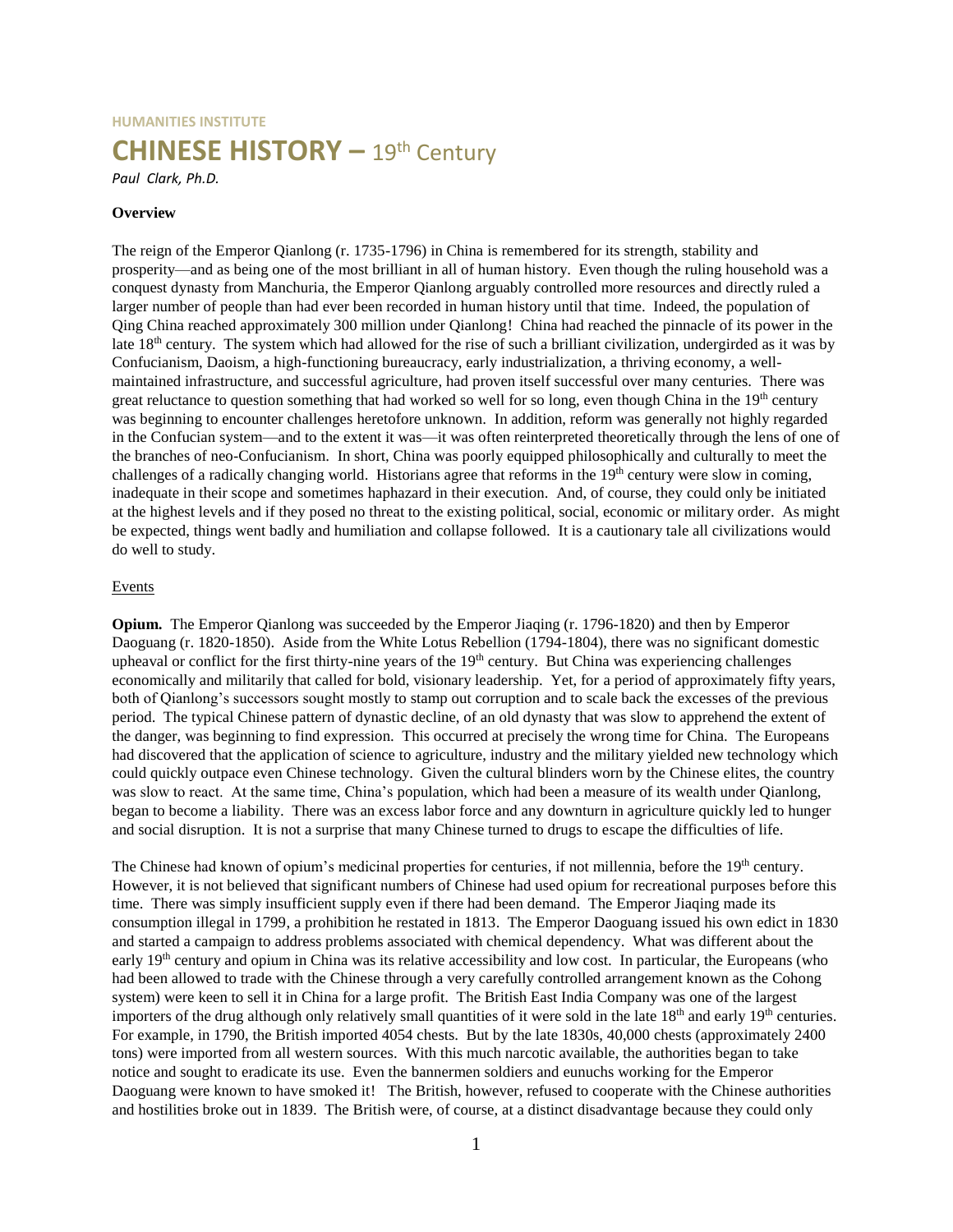bring to the fight a very small military and used technology to their greatest advantage. They fought the Chinese mostly with their navy in and around the coastal areas of China and as far up the major rivers as they dared to travel. They used blockades and "hit-and-run" tactics to their advantage. The Chinese were frustrated because they could not bring to bear the tremendous weight of their military might. After a series of battles, most of which were rather small, the Chinese decided to parley. The resulting Treaty of Nanjing should have been a wake-up call for the Chinese. The British demanded the creation of the "treaty port" system which would characterize Chinese foreign policy with Europeans and other westerners for decades to come. The Treaty of Nanjing would eventually become a national humiliation. However, when it was signed in 1842, the extent of its influence was unclear to the Chinese. Indeed, the Chinese government seemed to ignore their defeat in the Opium War and continued to act toward westerners in much the same way as they had before. This led to many, many small, but humiliating conflicts with the west over the coming decades.

**The Taiping Rebellion.** Few events in the long history of China have been as tragic or as consequential as the Taiping Rebellion. This conflict engulfed most of southeastern and south-central China between 1851-1865 and resulted in the deaths of at least 20 million Chinese—and quite possibly millions more. In many areas along the Yangtze River Valley, civilization largely broke down and entire regions of China had to be re-settled after the war because they had been denuded of population!

The Taiping Rebellion began with an apocalyptic Christian cult let by Hong Xiuquan (1814-1864). Hong was a frustrated degree-seeker from southeastern China who had been briefly exposed to Christianity. He had taken and passed the first levels of the Chinese civil service examination, but could not succeed at the highest levels. This led him to become disillusioned with Confucianism and explains a great deal about his motivations. After his last effort with the examination, he reportedly suffered from a bout of "nervous exhaustion." During his recovery, he had a vision in which he was came to interpret himself as the Chinese Son of God and the brother of Jesus. He understood his mission to be the cleansing of China of all non-believers. The authorities took little notice of his preaching until 1850 when his followers began to number in the tens of thousands. When they moved to arrest him in 1851, he rose in revolt and began a series of offensive campaigns against the shocked Manchu troops arrayed against him. By 1853, the Taiping had taken most of southeastern and south-central China and the city of Nanjing. As a result, they proclaimed a new dynasty and a new era. Over the course of the next decade, the Qing sent army after army to destroy the Taiping. None were successful. Finally, the Qing raised several indigenous Han Chinese armies led by Han generals who were able to vanquish the increasingly fragmented and poorly led Taiping. One of the most famous was Zeng Guofan (1811-1872), who also oversaw the first reform movements in the post Taiping era. In 1864, Hong died and the remaining rebels were destroyed.

**The Nian Rebellion.** If the Taiping Rebellion were not enough, the Qing were simultaneously dealing with what was a major rebellion in its own right in another area of China. This rebellion took place between the years 1855- 1868 mostly in Shandong Province. Though not as bloody as the Taiping Rebellion, it proved very costly. More than 100,000 people were killed and people living in more of the most fertile and wealthy land in China were not paying tax to the imperial treasury. In effect, these two rebellions, along with the continuous Muslim revolts in western China, bankrupted the Qing. More than that, however, it was made clear to many Han Chinese that the Manchu could not exercise effective authority over the population.

#### Government

Lassitude. The system the Qing used to govern China required the collaboration of large segments of the ethnic Chinese. Most Han Chinese had embraced the Qing initially because of their hatred of the Ming. But by the middle of the 19th century, hatred of the Ming had been replaced with growing bitterness toward the Manchu. The events of the early and middle 19<sup>th</sup> century had exposed the Qing as being incapable of repelling foreign invasion, of lacking administrative acumen and of being incapable of maintaining the peace domestically. In short, it was only the accumulated inertia of two centuries of rule that allowed the Qing to retain power after the Taiping Rebellion because they exercised neither effective military power nor maintained meaningful political authority.

**The Bureaucracy.** One of the hallmarks of late Imperial China was the Confucian bureaucracy. The system of staffing government positions which had worked so well since the Tang Period (618-907CE) was based on the civil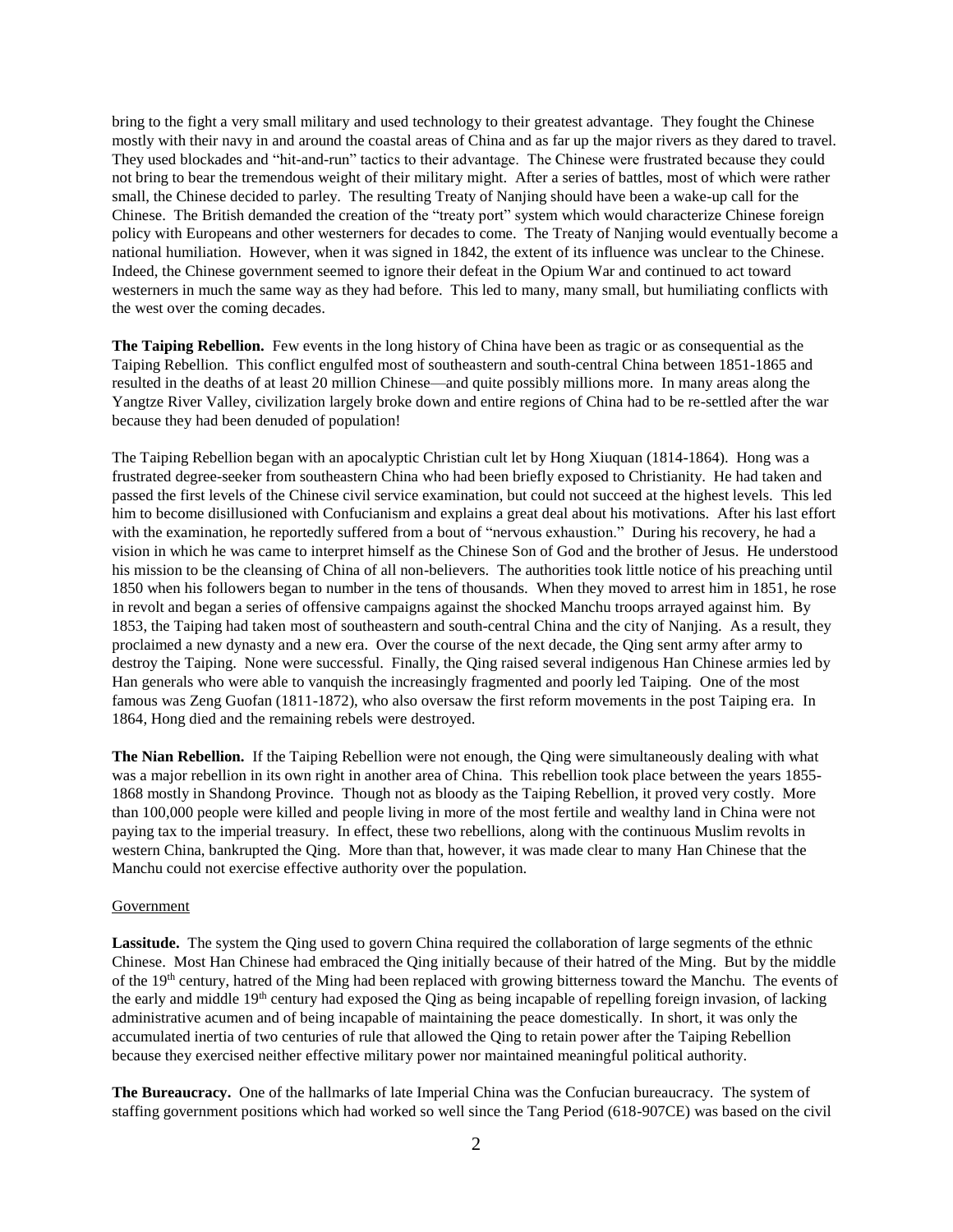service examination. Degree seekers prepared for years for an examination which would reveal the best and brightest in the land who would then provide staffing for every level of government. These examinations constituted the first true large-scale meritocracy in the world. However, by the  $19<sup>th</sup>$  century, there were two major problems with government employees. First, there were not enough of them. The population of China had quadrupled to approximately 400 million by the 1880s (since 1644), but the number of bureaucrats had hardly risen in 200 years. Second, the tax base had not kept pace with the population increase. This led to the treasury being first stressed and then always empty. Sufficient funding for essential government functions could not be secured. When government bureaucrats anywhere are not compensated appropriately but must still fulfill their function, they turn to corruption—both in the selection/hiring process and in the taking of bribes and kickbacks once in office. In short, government corruption became endemic and, in time, government ceased to function at the highest levels. Only the willingness of local officials to continue to do their jobs stood between the people of China and administrative collapse. By the 1890s, even local authority was beginning to become unreliable. Though not in a complete state of chaos, China mostly had a titular government by the last decade of the 19<sup>th</sup> century.

**The Military.** The bannermen armies which had swept the Manchu into power in the middle of the 17<sup>th</sup> century had long since ceased to function as an effective military force by the late  $19<sup>th</sup>$  century. The Taiping and Nian Rebellions had demonstrated that the Qing had little in the way of a military to force its will on an unwilling population. There were several attempts to reform the bannermen armies in the wake of the two rebellions. New weapons, new tactics, new training, new technology and new forms of transportation were all employed to upgrade the Qing military. The even had a new name, the "New Army." By the late 19<sup>th</sup> century, it appeared as though they might have been successful. But events such as the Boxer Uprising (1900) made clear that the Chinese military was extremely weak and could neither keep the peace domestically nor repel foreign aggression.

**The Empress Dowager.** A symptom of the fragmentation associated with imperial rule can be found with the Empress Dowager. The Empress Dowager, Ci'xi, is one of the most reviled women in all of Chinese history. She was a concubine of the Emperor Xianfeng (r. 1850-1861) who outmaneuvered all her rivals to have her son, later known as the Emperor Tongzhi (r. 1861-1875) named crown prince. In due course, she became the regent to her son. When her son died while still a young man, she became the regent to her very young nephew, the Emperor Guangxu (r. 1875-1908). She would remain the single most powerful person in China until her own death in 1908. She is remembered for her unparalleled political acumen and for her general unwillingness to initiate or allow for reforms the country so desperately needed. In her defense, there was likely very little that any leader—visionary or not could have done to save the imperial system from collapse. However, given that she was the captain of a sinking ship, she is blamed, fairly or unfairly, for overseeing the demise of one of the greatest, long-lasting political systems in human history.

#### Culture

**Religion.** Chinese civilization was very mature (some may view it as ancient) by the  $19<sup>th</sup>$  century. No new religions or governing philosophies emerged to challenge the orthodoxy of Confucianism and Daoism. The only exception was the Taiping movement, which was so violent and heretical in its belief system that many Chinese Christians were unable to support even its spiritual elements. As might be expected, there was a backlash among the governing elites against Christianity in the post-Taiping era. Indeed, in the decade or so after the Taiping Rebellion, there was a strong reactive movement to return China to its true Confucian path. There were several "self-strengthening" reforms instituted, most of which had as a stated goal the return of the people to more moral and upright behavior among all segments of society. When the final of the "self-strengthening" reforms (the 100 Days of Reform) was instituted in 1898, it had as one of its core elements the re-interpretation of Confucianism which, if taken to its logical end, could have questioned the political position of the Empress Dowager. For his trouble, the Emperor Guangxu—who had supported and promoted this effort—was effectively placed under house arrest where he was assassinated in 1908 by arsenic poisoning. It appeared that traditional Confucianism, as interpreted by the ruling elites, was sacrosanct from both the spiritual and political perspective.

**The Literary Arts.** The late Qing period is not known for bold or innovative steps taken in the writing of fiction or other literary arts. Many authors and poets spent their entire careers writing about how to navigate the violence and turmoil of the turbulent 19<sup>th</sup> century. In the reform movements of the post-Taiping era, a number of Chinese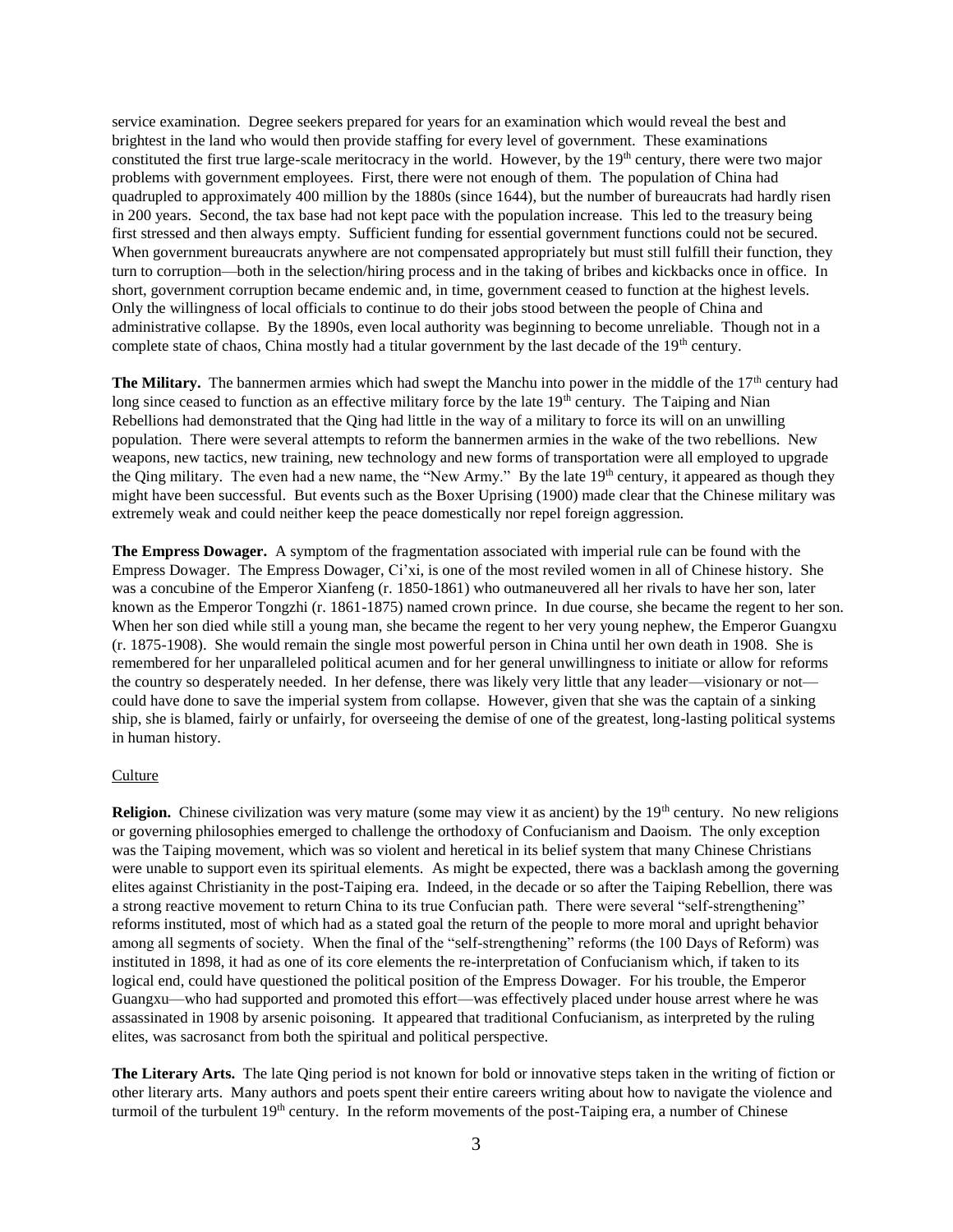traveled abroad and were exposed to vibrant and expansive cultural expressions seen in the literary and philosophical world—particularly in Japan. Some returned to China to become leading philosophers and authors. One such author is Huang Zunxian (1845-1905), who worked for the Chinese delegation in Tokyo, London and San Francisco. Huang respected tradition and was not a radical (as evidenced by his profession), but his poetry pressed the boundaries of literary convention. He is remembered for popularizing the word "civilization" 文明 (*wénming* roughly interpreted "enlightenment through letters"). Others, such as Kang Youwei (1858-1927), an influential Chinese thinker who went into exile in Japan in 1898, continued to have influence well into the  $20<sup>th</sup>$  century. Among Kang's most influential works are the *Datong Shu* (Book on the Great Community) and *Kongzi Gaizhi Kao*  (The Study of the Reforms of Confucius). The latter formed part of the basis of the aborted 100 Days of Reform.

#### **Society**

**Fragmentation.** As the 19<sup>th</sup> century progressed, Chinese society first saw little in the way of change, then there were the years of catastrophe during the Taiping Rebellion and then finally, the slow devolution of the existing order. The system, in which there were monarchs, aristocrats, bureaucrats, artisans, clergy, peasants, laborers, etc., had worked very sell since the transition from the Ming Period (1368-1644). Most Chinese understood their role in a stable and prosperous society. The Mandarins, the administrative class, continued to do their jobs at all levels of government. But it is, in part, because of China's stable and prosperous system that the population continued to grow in the early 19<sup>th</sup> century. In 1800, there were perhaps 300 million Chinese. By 1900, that number had reached at least 400 million. Agriculture was the key to maintaining social and political order. It is not clear who or what is to blame for China's social problems in the 19<sup>th</sup> century. But it is clear, as evidenced by the widespread use of opium, the rise of banditry and the breakdown of authority, that they got worse as the century progressed. Any disruption in agriculture due to drought, flood, pests, excessive heat or cold required the use of emergency government-run granaries to feed the people until the next harvest. It appeared that many of China's peasants (which represented most of the population) often teetered on the brink of hardship or worse. And the government was increasingly unresponsive, even though the peasants continued to pay their taxes. In addition, government corruption was endemic. Infrastructure such as dikes, roads and irrigation ditches, which had allowed for the dramatic advances in agriculture, but which was expensive to maintain, began to breakdown. When the Grand Canal ceased to function after the 1855 Yellow River floods (during which the Yellow River changed course dramatically), some of the Confucian elites began to imply that the Qing had lost the "Mandate of Heaven." Failure to maintain essential infrastructure often presaged dynastic decline.

**Secret Societies.** Given the absolute power enjoyed by most of China's emperors, it was not possible to assemble without government approval, which was rarely forthcoming. In this environment, secret societies provided an outlet for civil discussion. Not all of these societies were triads or criminal enterprises, but many were. In the late 19<sup>th</sup> century, others emerged with the express intent of overthrowing the government. Among these groups were the Xingzonghui (Revive China Society)—led by Sun Yat-sen (1866-1925) and the Furen Literary Society. The former was established in Hawaii and the latter in Hong Kong. Both had among their primary goals the overthrow of the Qing. Though influential in their own right, these two societies would largely have been forgotten except that they merged in the 20<sup>th</sup> century to become the Revolutionary Alliance. This group was instrumental in the events which led to the Republican Revolution in China in 1912. Both the current Guomindang Party (now governing in Taiwan) and the Chinese Communist Party (currently ruling the mainland) consider themselves to be the spiritual inheritors of the Revolutionary Alliance.

#### Economy

**Agriculture.** In the early decades of the 19<sup>th</sup> century, agriculture continued to advance. The Chinese economy was showing signs of early industrialization. Rapid advances in technology applied to the agricultural sector resulted in reliable sources of excess calories for many years. Rice, wheat and other grains allowed the population to increase rapidly. Much of the land, however, was under stress from over-farming and there simply wasn't enough additional land not under cultivation which could be made productive. In other words, Chinese agriculture reached a high point in the first decades of the 19<sup>th</sup> century. The horrors of the Taiping Rebellion changed the agricultural dynamic dramatically. First, much of the most productive agricultural land in China (in the Yangtze River Valley) was the sight of some of the fiercest fighting. Second, other areas that were under the actual control of the Taiping could not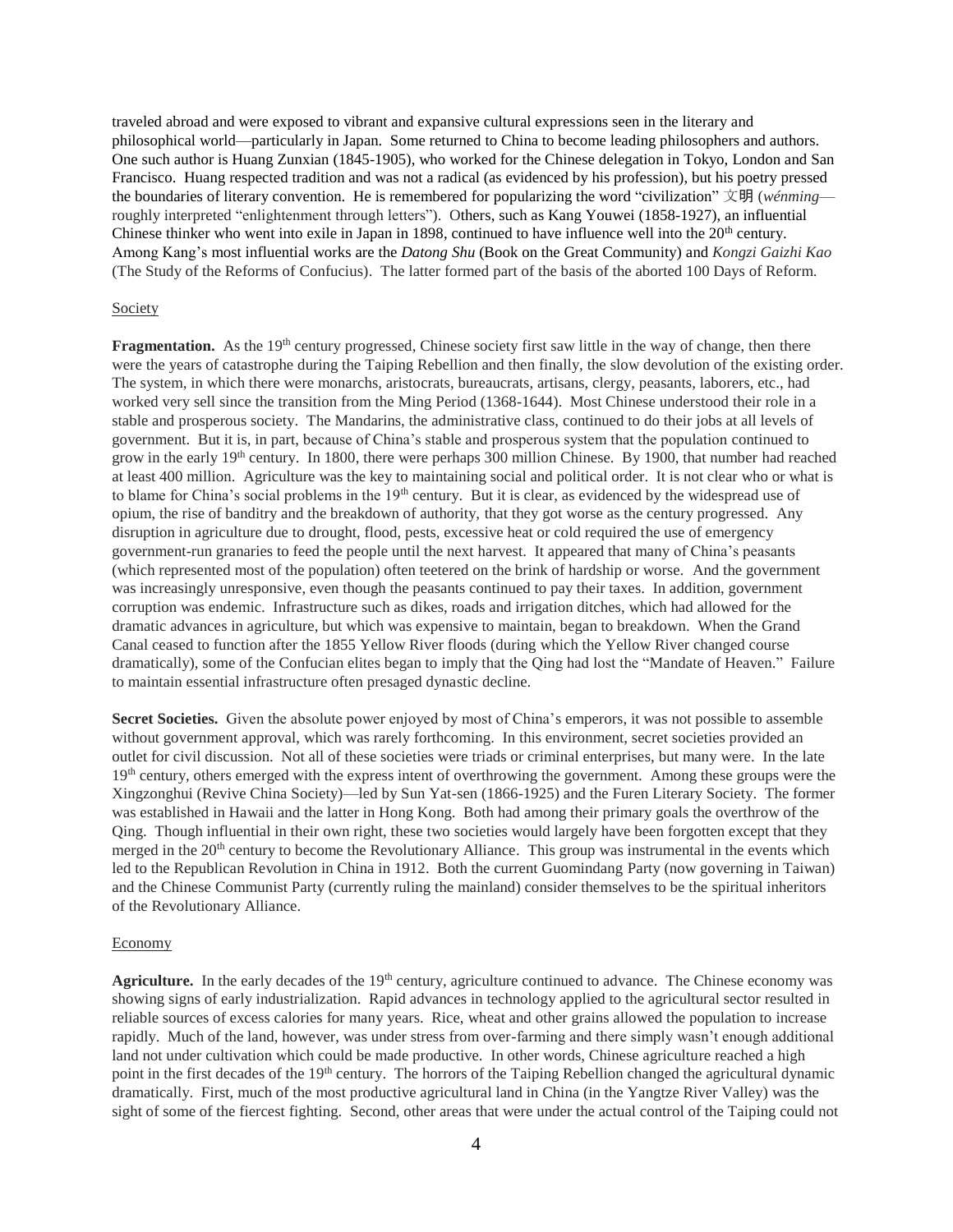contribute excess food stuffs. Third, several catastrophic floods, primarily along the Yellow River, created an environment in which there was a deficit in calories. Indeed, there was widespread hunger in the immediate post-Taiping years. In the last decades of the 19<sup>th</sup> century, agriculture suffered from the myriad of miseries that accompanied the slow devolution of government: banditry, excessive and arbitrary taxation, breakdown of irrigation and transportation infrastructure and the general lack of government support. Nonetheless, the peasantry continued to do fairly well on a micro-level unless that was a localized drought or flood. Somehow, the population continued to grow.

**Economic Trouble.** The Chinese commercial economy in the 19<sup>th</sup> century suffered one setback after another. There was a problem with the outflow of silver associated with the opium trade. Given that more and more Chinese were willing to pay westerners in silver to support their drug habit and because silver was the specie with which one paid the tax, scarcity and inflation in the Chinese economy became the norm in the years leading up to the Opium War. (Western economies also suffered from time to time from silver shocks in the 19<sup>th</sup> century.) Indeed, one of the reasons that the Emperor Daoguang (r. 1820-1850) gave for his campaign to suppress opium was the damage it did to the economy of south-east China. This disruption was hard on the imperial treasury and put a damper on macroeconomic trade as well. The other great disruption in the commercial economy in 19<sup>th</sup> century China was the Taiping Rebellion. Roughly 1/3 of China was under the control of other political entities (Taiping or Nian) for more than a decade. The most expensive activity a government can engage in is war. When it is a civil war, the costs multiple exponentially because areas being destroyed are a part of the economy and are also at the same time not paying tax to the government. In the case of the Taiping Rebellion, the economic damage was so widespread that entire areas of the Yangtze River Valley did not recover for more than a generation. Given the extent of economic development and industrialization taking place in most of the western economies (and Japan) in the late  $19<sup>th</sup>$  century, China experienced political instability and economic collapse at precisely the wrong time. China didn't just slowly fall behind other expanding, industrial economies, its fortunes were dramatically reversed in both real and comparative terms. By the turn of the  $20<sup>th</sup>$  century, China was no longer the world's greatest power. Instead, it can best be described as a failed state, incapable of controlling or caring for its people. But it was on the cusp of even greater humiliations still. Dismemberment and a loss of sovereignty became a real possibility in the  $20<sup>th</sup>$  century.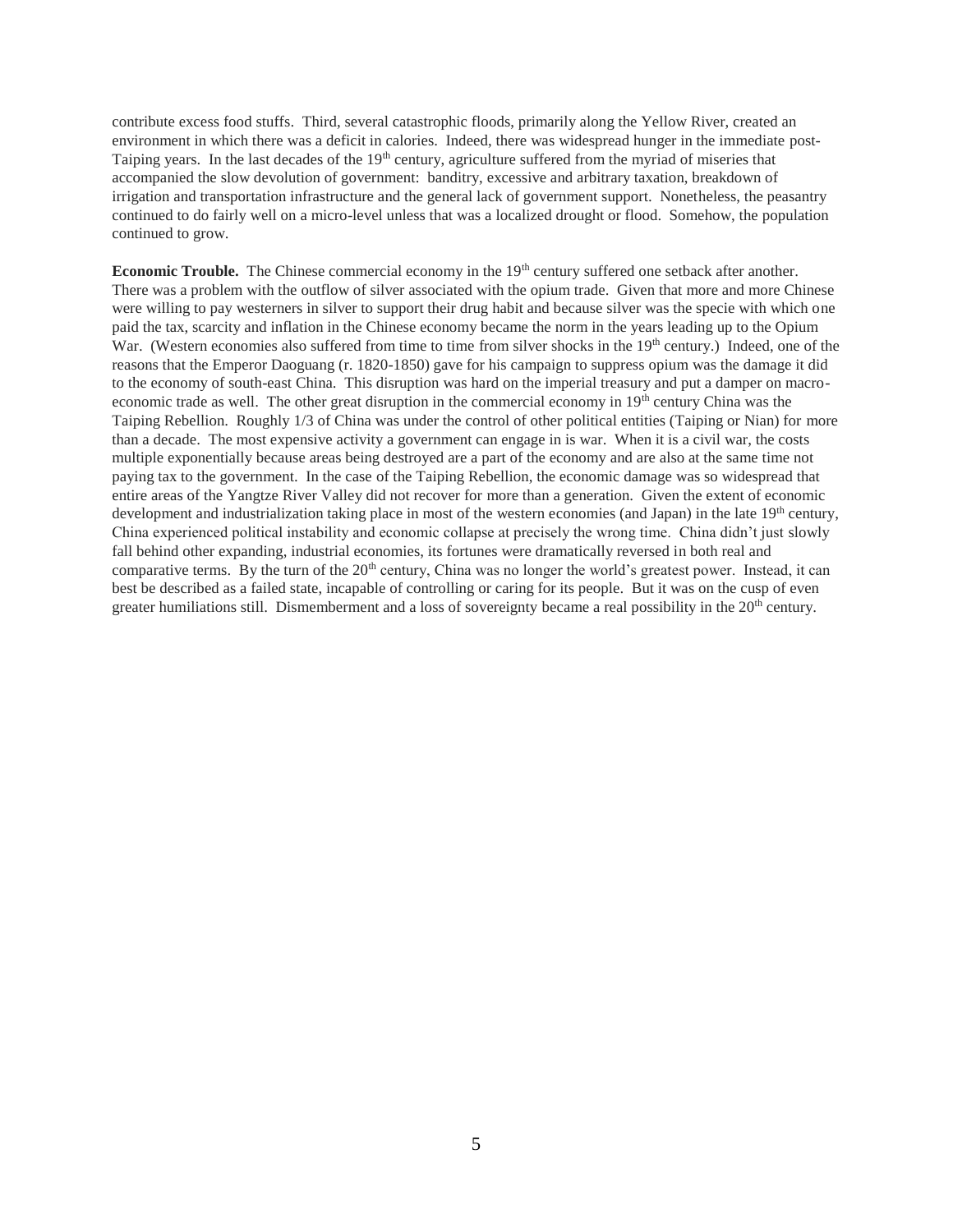# **Readings**

Harold Tanner, *China: A History, Volume 2. From the Great Qing Empire through the People's Republic of China (1644-2009),* (Hackett Publishing, 2010), pp. 72-110.

Robert Bickers, *The Scramble for China: Foreign Devils in the Qing Empire, 1832-1914, (Penguin Books, 2012).* 

Thomas H. Reilly, *The Taiping Heavenly Kingdom: Rebellion and the Blasphemy of Empire*, (University of Washington Press, 2014).

Luke S. Kwong, *A Mosaic of the Hundred Days: Personalities, Politics and Ideas of 1898*, (Harvard East Asian Monographs, 1984).

June Chang, *The Empress Dowager Cixi*, (Anchor Books, 2014).

# **Questions for Discussion**

1) China's encounter with the west in the early  $19<sup>th</sup>$  century is often depicted as a clash of world-views, as a struggle between eastern and western civilizations. Is this a fair characterization? Were the Europeans able to interact with the Chinese in the way that they did because of Chinese weakness or European strength? If so, what about China was weak? If so, what about the Europeans was strong?

2) What was the primary reason that China declined in the  $19<sup>th</sup>$  century? Was the problem political? Was it cultural? Was it a problem with philosophy? Was it a problem with the economy or education—or something else altogether? Or did China decline only in relation to the newly industrialized west? Could China's decline have been arrested at any moment by strong leadership?

3) Why was there a Taiping Rebellion? Did it have to happen when and where it did? Did the Taiping rise because of weakening central authority? Or did the Taiping simply expose existing weaknesses? Finally, did the Taiping create weaknesses among the central authorities? How did the Qing government manage to survive the period of rebellion? What about the Chinese system of government made it so resilient?

4) Were the reforms of the late 19<sup>th</sup> century in China too little, too late? Who can be fairly blamed for the government not reacting in an appropriate manner? Was this solely the problem of the Empress Dowager or was there some sort of systemic weakness? What, among the myriad of attempted reforms, seemed the most promising for the Chinese? If you had to construct and implement a series of reforms, which ones would you have decided upon? Why do you think they would have worked when all the others didn't?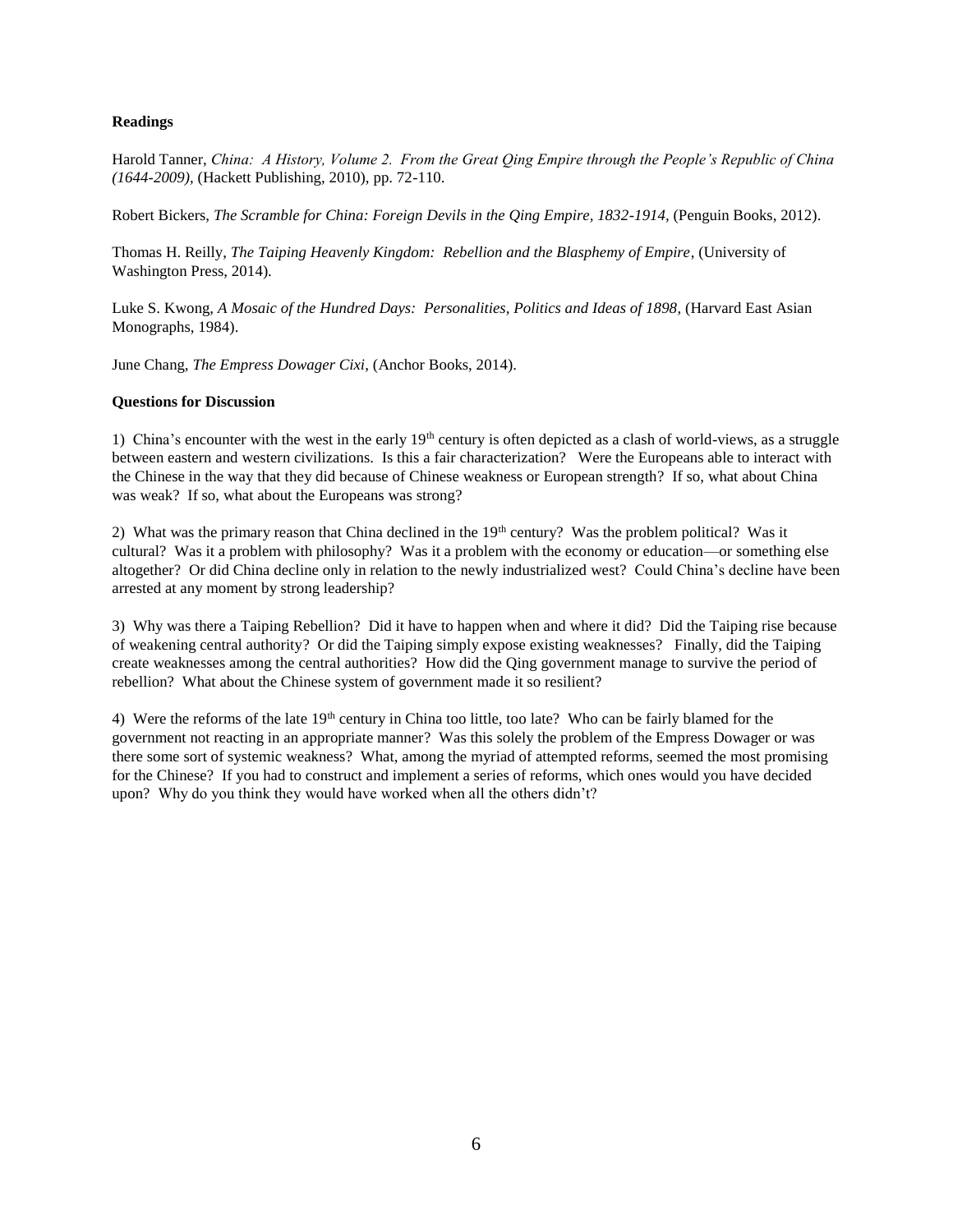#### **Texts**

1) The TaipingTen Commandants according to Hong Xiuquan, originally recorded in 1847. Found in the public domain.

- 1) Honor God and worship him
- 2) You shall not worship evil spirits
- 3) You shall not take the name of the Lord your God in vain
- 4) Every seventh day you shall praise God and extol his virtues
- 5) Honor your father and mother
- 6) You shall not commit murder or hurt anyone
- 7) You shall not commit adultery or act badly in any other way
- 8) You shall not steal, rob or plunder
- 9) You shall not speak any untruth
- 10) You shall not covet

2) Letter from Commissioner Lin (the official sent by the Emperor Daoguang to Guangdong Province to suppress the opium trade in 1839) to Queen Victoria of Great Britain. Found on Modern History Sourcebook website [\(http://legacy.fordham.edu/halsall/mod/1839lin2.asp\)](http://legacy.fordham.edu/halsall/mod/1839lin2.asp).

It is only our high and mighty emperor, who alike supports and cherishes those of the Inner Land, and those from beyond the seas-who looks upon all mankind with equal benevolence-- -who, if a source of profit exists anywhere, diffuses it over the whole world—who, if the tree of evil takes root anywhere, plucks it up for the benefit of all nations; --who, in a word, hath implanted in his breast that heart (by which beneficent nature herself) governs the heavens and the earth! You, the queen of your honorable nation, sit upon a throne occupied through successive generations by predecessors, all of whom have been styled respectful and obedient. Looking over the public documents accompanying the tribute sent (by your predecessors) on various occasions, we find the following: "All the people of my country, arriving at the Central Land for purposes of trade, have to feel grateful to the great emperor for the most perfect justice, for the kindest treatment," and other words to that effect. Delighted did we feel that the kings of your honorable nation so clearly understood the great principles of propriety, and were so deeply grateful for the heavenly goodness (of our emperor): --therefore, it was that we of the heavenly dynasty nourished and cherished your people from afar, and bestowed upon them redoubled proofs of our urbanity and kindness. It is merely from these circumstances, that your country—deriving immense advantage from its commercial intercourse with us, which has endured now two hundred years has become the rich and flourishing kingdom that it is said to be!

But, during the commercial intercourse which has existed so long, among the numerous foreign merchants resorting hither, are wheat and tares, good and bad; and of these latter are some, who, by means of introducing opium by stealth, have seduced our Chinese people, and caused every province of the land to overflow with that poison. These then know merely to advantage themselves, they care not about injuring others! This is a principle which heaven's Providence repugnates; and which mankind conjointly look upon with abhorrence! Moreover, the great emperor hearing of it, actually quivered with indignation, and especially dispatched me, the commissioner, to Canton, that in conjunction with the viceroy and lieut.-governor of the province, means might be taken for its suppression!

Every native of the Inner Land who sells opium, as also all who smoke it, are alike adjudged to death. Were we then to go back and take up the crimes of the foreigners, who, by selling it for many years have induced dreadful calamity and robbed us of enormous wealth, and punish them with equal severity, our laws could not but award to them absolute annihilation! But, considering that these said foreigners did yet repent of their crime, and with a sincere heart beg for mercy; that they took 20,283 chests of opium piled up in their store-ships, and through Elliot, the superintendent of the trade of your said country, petitioned that they might be delivered up to us, when the same were all utterly destroyed, of which we, the imperial commissioner and colleagues,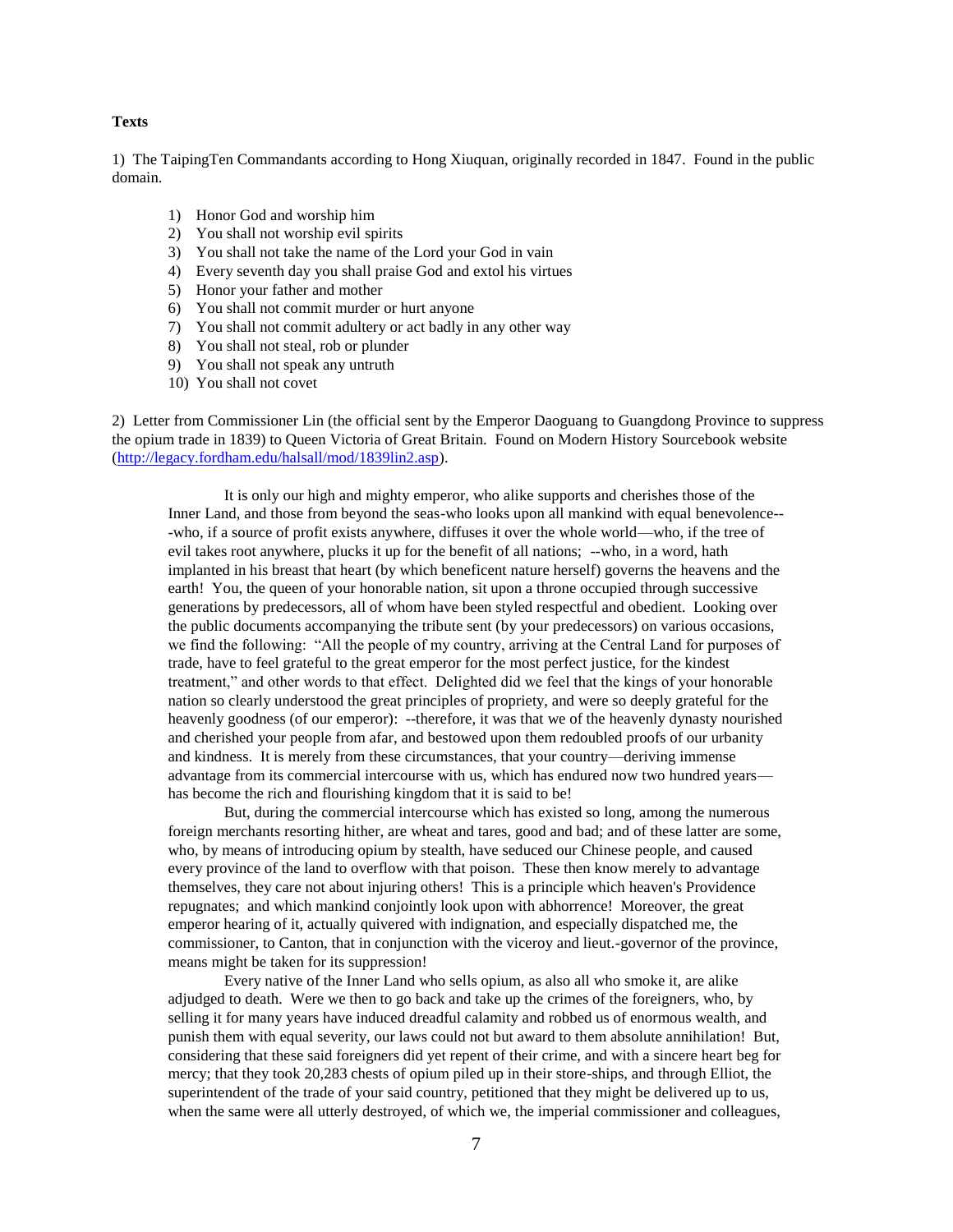made a duly prepared memorial to his majesty; --considering these circumstances, we have happily received a fresh proof of the extraordinary goodness of the great emperor, inasmuch as he who voluntarily comes forward, may yet be deemed a fit subject for mercy, and his crimes be graciously remitted him. But as for him who again knowingly violates the laws, difficult indeed will it be thus to go on repeatedly pardoning! He or they shall alike be doomed to the penalties of the new statute. We presume that you, the sovereign of your honorable nation, on pouring out your heart before the altar of eternal justice, cannot but command all foreigners with the deepest respect to reverence our laws! If we only lay clearly before your eyes, what is profitable and what is destructive, you will then know that the statutes of the heavenly dynasty cannot but be obeyed with fear and trembling!

We find that your country is distant from us about sixty or seventy thousand miles, that your foreign ships come hither striving the one with the other for our trade, and for the simple reason of their strong desire to reap a profit. Now, out of the wealth of our Inner Land, if we take a part to bestow upon foreigners from afar, it follows, that the immense wealth which the said foreigners amass, ought properly speaking to be portion of our own native Chinese people. By what principle of reason then, should these foreigners send in return a poisonous drug, which involves in destruction those very natives of China? Without meaning to say that the foreigners harbor such destructive intentions in their hearts, we yet positively assert that from their inordinate thirst after gain, they are perfectly careless about the injuries they inflict upon us! And such being the case, we should like to ask what has become of that conscience which heaven has implanted in the breasts of all men?

We have heard that in your own country opium is prohibited with the utmost strictness and severity: --this is a strong proof that you know full well how hurtful it is to mankind. Since then you do not permit it to injure your own country, you ought not to have the injurious drug transferred to another country, and above all others, how much less to the Inner Land! Of the products which China exports to your foreign countries, there is not one which is not beneficial to mankind in some shape or other. There are those which serve for food, those which are useful, and those which are calculated for re-sale; but all are beneficial. Has China (we should like to ask) ever yet sent forth a noxious article from its soil? Not to speak of our tea and rhubarb, things which your foreign countries could not exist a single day without, if we of the Central Land were to grudge you what is beneficial, and not to compassionate your wants, then wherewithal could you foreigners manage to exist? And further, as regards your woolens, camlets, and longells, were it not that you get supplied with our native raw silk, you could not get these manufactured! If China were to grudge you those things which yield a profit, how could you foreigners scheme after any profit at all? Our other articles of food, such as sugar, ginger, cinnamon, etc., and our other articles for use, such as silk piece-goods, chinaware, etc., are all so many necessaries of life to you; how can we reckon up their number! On the other hand, the things that come from your foreign countries are only calculated to make presents of, or serve for mere amusement. It is quite the same to us if we have them, or if we have them not. If then these are of no material consequence to us of the Inner Land, what difficulty would there be in prohibiting and shutting our market against them? It is only that our heavenly dynasty most freely permits you to take off her tea, silk, and other commodities, and convey them for consumption everywhere, without the slightest stint or grudge, for no other reason, but that where a profit exists, we wish that it be diffused abroad for the benefit of all the earth!

Your honorable nation takes away the products of our central land, and not only do you thereby obtain food and support for yourselves, but moreover, by re-selling these products to other countries you reap a threefold profit. Now if you would only not sell opium, this threefold profit would be secured to you: how can you possibly consent to forgo it for a drug that is hurtful to men, and an unbridled craving after gain that seems to know no bounds! Let us suppose that foreigners came from another country, and brought opium into England, and seduced the people of your country to smoke it, would not you, the sovereign of the said country, look upon such a procedure with anger, and in your just indignation endeavor to get rid of it? Now we have always heard that your highness possesses a most kind and benevolent heart, surely then you are incapable of doing or causing to be done unto another, that which you should not wish another to do unto you! We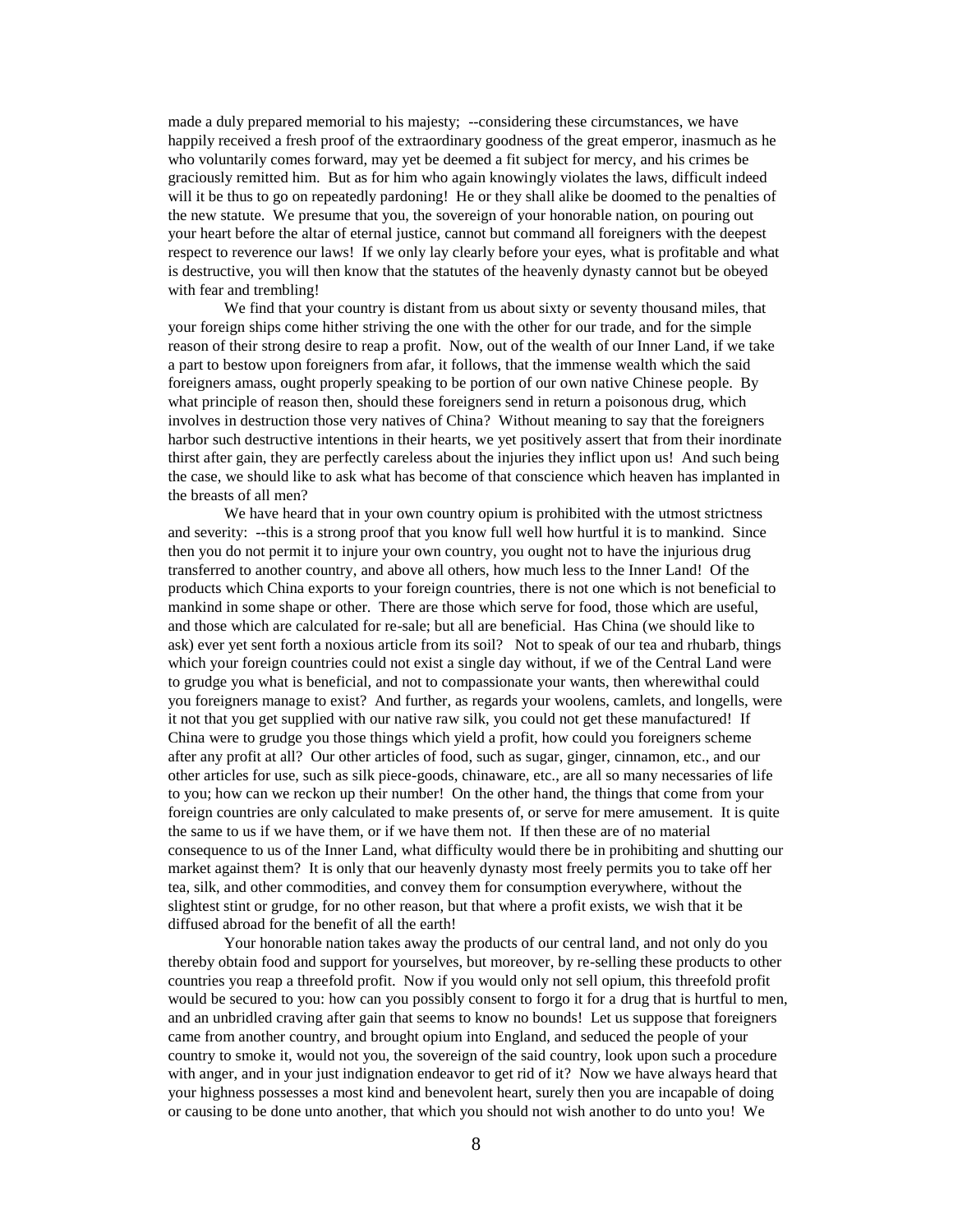have at the same time heard that your ships which come to Canton do each and every of them carry a document granted by your highness' self, on which are written these words "you shall not be permitted to carry contraband goods;" this shows that the laws of your highness are in their origin both distinct and severe, and we can only suppose that because the ships coming here have been very numerous, due attention has not been given to search and examine; and for this reason it is that we now address you this public document, that you may clearly know how stern and severe are the laws of the central dynasty, and most certainly you will cause that they be not again rashly violated!

Moreover, we have heard that in London the metropolis where you dwell, as also in Scotland, Ireland, and other such places, no opium whatever is produced. It is only in sundry parts of your colonial kingdom of Hindostan, such as Bengal, Madras, Bombay, Patna, Malwa, Benares, Malacca, and other places where the very hills are covered with the opium plant, where tanks are made for the preparing of the drug; month by month, and year by year, the volume of the poison increases, its unclean stench ascends upwards, until heaven itself grows angry, and the very gods thereat get indignant! You, the queen of the said honorable nation, ought immediately to have the plant in those parts plucked up by the very root! Cause the land there to be hoed up afresh, sow in its stead the five grains, and if any man dare again to plant in these grounds a single poppy, visit his crime with the most severe punishment. By a truly benevolent system of government such as this, will you indeed reap advantage, and do away with a source of evil. Heaven must support you, and the gods will crown you with felicity! This will get for yourself the blessing of long life, and from this will proceed the security and stability of your descendants!

In reference to the foreign merchants who come to this our central land, the food that they eat, and the dwellings that they abide in, proceed entirely from the goodness of our heavenly dynasty: the profits which they reap, and the fortunes which they amass, have their origin only in that portion of benefit which our heavenly dynasty kindly allots them: and as these pass but little of their time in your country, and the greater part of their time in our's, it is a generally received maxim of old and of modern times, that we should conjointly admonish, and clearly make known the punishment that awaits them.

Suppose the subject of another country were to come to England to trade, he would certainly be required to comply with the laws of England, then how much more does this apply to us of the celestial empire! Now it is a fixed statute of this empire, that any native Chinese who sells opium is punishable with death, and even he who merely smokes it, must not less die. Pause and reflect for a moment: if you foreigners did not bring the opium hither, where should our Chinese people get it to re-sell? It is you foreigners who involve our simple natives in the pit of death, and are they alone to be permitted to escape alive? If so much as one of those deprive one of our people of his life, he must forfeit his life in requital for that which he has taken: how much more does this apply to him who by means of opium destroys his fellow-men? Does the havoc which he commits stop with a single life? Therefore it is that those foreigners who now import opium into the Central Land are condemned to be beheaded and strangled by the new statute, and this explains what we said at the beginning about plucking up the tree of evil, wherever it takes root, for the benefit of all nations.

We further find that during the second month of this present year, the superintendent of your honorable country, Elliot, viewing the law in relation to the prohibiting of opium as excessively severe, duly petitioned us, begging for "an extension of the term already limited, say five months for Hindostan and the different parts of India, and ten for England, after which they would obey and act in conformity with the new statute," and other words to the same effect. Now we, the high commissioner and colleagues, upon making a duly prepared memorial to the great emperor, have to feel grateful for his extraordinary goodness, for his redoubled compassion. Anyone who within the next year and a half may by mistake bring opium to this country, if he will but voluntarily come forward, and deliver up the entire quantity, he shall be absolved from all punishment for his crime. If, however, the appointed term shall have expired, and there are still persons who continue to bring it, then such shall be accounted as knowingly violating the laws, and shall most assuredly be put to death! On no account shall we show mercy or clemency! This then may be called truly the extreme of benevolence, and the very perfection of justice!